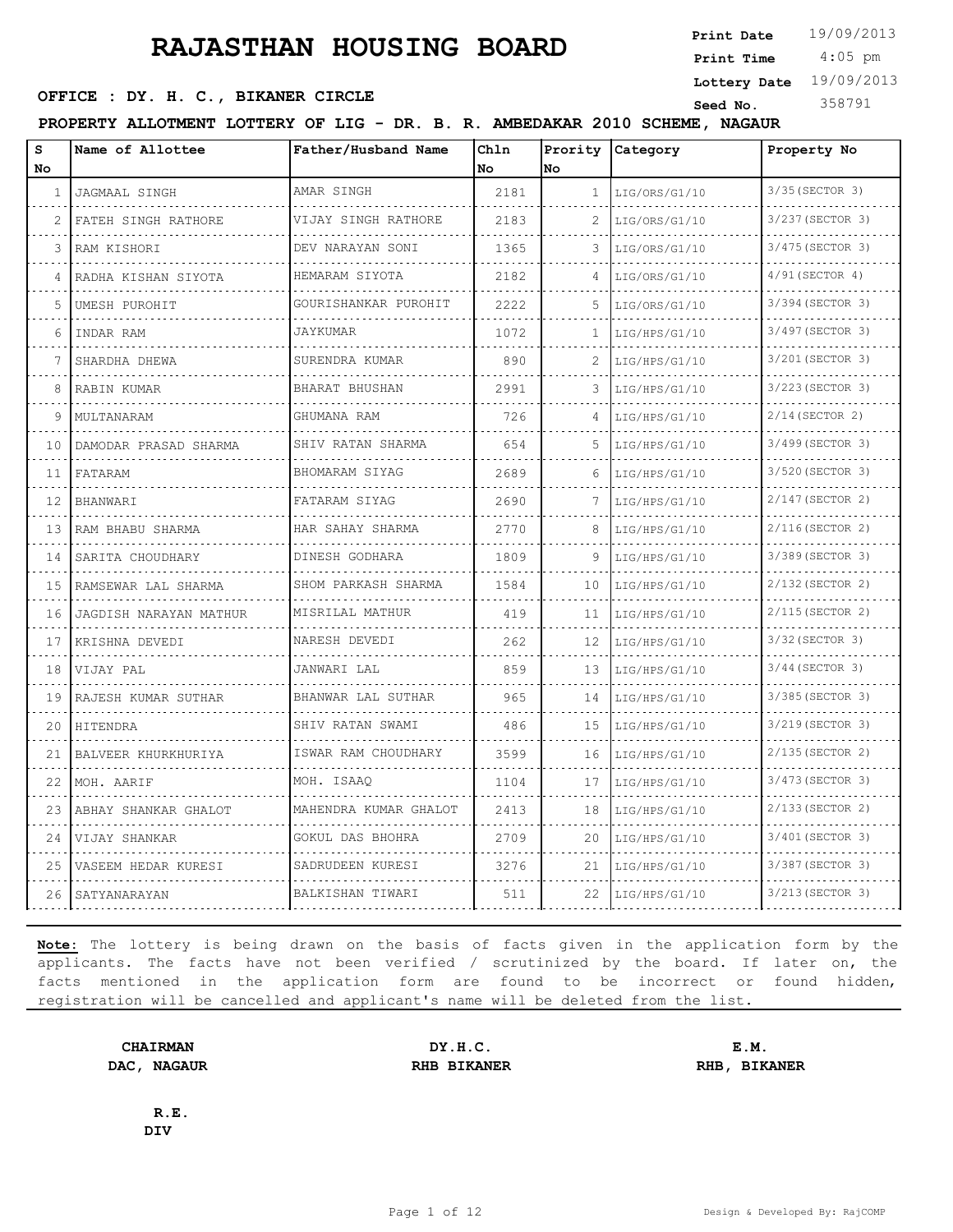4:05 pm **Print Date**  $19/09/2013$ **Print Time**

#### **SEED OFFICE : DY. H. C., BIKANER CIRCLE Seed No.** 358791

**Lottery Date** 19/09/2013

**PROPERTY ALLOTMENT LOTTERY OF LIG - DR. B. R. AMBEDAKAR 2010 SCHEME, NAGAUR**

| s<br>No | Name of Allottee          | Father/Husband Name                          | Chln<br>l No | Prority<br>No. | Category      | Property No       |
|---------|---------------------------|----------------------------------------------|--------------|----------------|---------------|-------------------|
| 27      | MAMTA RATHOR              | DEVENDRA SINGH RATHOR                        | 2988         | 23             | LIG/HPS/G1/10 | 3/420 (SECTOR 3)  |
| 28      | SUMAN                     | DHARMVEER SINGH                              | 3266         | 24             | LIG/HPS/G1/10 | $4/98$ (SECTOR 4) |
| 29      | SUNIL LALWANI             | AASKARAN LALWANI                             | 669          | 25             | LIG/HPS/G1/10 | 3/210 (SECTOR 3)  |
| 30      | SURESH PURI               | RAM SUKH PURI<br>a dia dia dia dia 4         | 378          | 26             | LIG/HPS/G1/10 | $2/26$ (SECTOR 2) |
| 31      | KAVITA                    | SUBBE SINGH                                  | 3333         | 27             | LIG/HPS/G1/10 | 2/124(SECTOR 2)   |
| 32      | GOPI KISHAN MARU          | HENARAM                                      | 2586         | 28             | LIG/HPS/G1/10 | 3/36 (SECTOR 3)   |
| 33      | SHOBHA                    | URAJARAM                                     | 2266         | 29             | LIG/HPS/G1/10 | 3/501 (SECTOR 3)  |
| 34      | KISHAN GOPAL DHARK        | HAR GOVIND DHARK<br><u>o o o o o o o o o</u> | 858          | 30             | LIG/HPS/G1/10 | 3/233 (SECTOR 3)  |
| 35      | HARLAL DUKIYA             | OMPRAKASH DUKIYA                             | 3368         | 31             | LIG/HPS/G1/10 | 3/234 (SECTOR 3)  |
| 36      | KALU LAL MALI             | GHASI LAL                                    | 3267         | 32             | LIG/HPS/G1/10 | 3/225 (SECTOR 3)  |
| 37      | RAJENDRA SINGH SEKHAWAT   | PRAHLAD SINGH SEKHAWAT                       | 3214         | 33             | LIG/HPS/G1/10 | 2/130 (SECTOR 2)  |
| 38      | MANHOAR DAAS VASINAV<br>. | KEWALDAAS VASINAV                            | 1913         | 34             | LIG/HPS/G1/10 | 3/502 (SECTOR 3)  |
| 39      | KHUSBHU JAIN              | RAMESH CHANDRA JAIN                          | 3595         | 35             | LIG/HPS/G1/10 | 3/514 (SECTOR 3)  |
| 40      | KAMAL KISHORE             | BHALLAB VYAS                                 | 469          | 36             | LIG/HPS/G1/10 | 3/404 (SECTOR 3)  |
| 41      | RAMPAL SOLNKI             | KANHAYALAL SOLNKI                            | 1375         | 37             | LIG/HPS/G1/10 | 2/144 (SECTOR 2)  |
| 42      | MONIKA SOLNKI             | MOHIT TANWAR                                 | 1298         | 38             | LIG/HPS/G1/10 | 3/399 (SECTOR 3)  |
| 43      | SURENDRA SINGH            | NARAYAN SINGH                                | 2696         | 39             | LIG/HPS/G1/10 | 2/117(SECTOR 2)   |
| 44      | NARPATRAM DUKIYA          | KAWRA RAM DUKIYA                             | 3221         | 40             | LIG/HPS/G1/10 | 3/478 (SECTOR 3)  |
| 45      | MOH. HARUN                | MOH. ISAAQ                                   | 1134         | 41             | LIG/HPS/G1/10 | 3/43 (SECTOR 3)   |
| 46      | NEERAJ KUMAR VASINAV      | GHANSHYAM LAL VASINAV                        | 1826         | 42             | LIG/HPS/G1/10 | 3/413 (SECTOR 3)  |
| 47      | DEVENDRA KUMAR            | RAMNARAYAN                                   | 308          | 43             | LIG/HPS/G1/10 | 3/535 (SECTOR 3)  |
| 48      | SHARDHA                   | SUNIL BHOHRA                                 | 1180         | 44             | LIG/HPS/G1/10 | 3/408 (SECTOR 3)  |
| 49      | RAMSUKH JAKHR             | CHOTHA RAM JAKHR                             | 1927         | 45             | LIG/HPS/G1/10 | 3/406 (SECTOR 3)  |
| 50      | MANJU KANWAR              | <b>KUMERDAAN</b>                             | 1113         | 46             | LIG/HPS/G1/10 | $2/17$ (SECTOR 2) |
| 51      | MANHOAR LAL               | BRIJLAL                                      | 1802         | 47             | LIG/HPS/G1/10 | 2/83 (SECTOR 2)   |
| 52      | AJEY BHODA                | OMPRAKASH BHODA                              | 1150         | 48             | LIG/HPS/G1/10 | 3/527 (SECTOR 3)  |

**Note:** The lottery is being drawn on the basis of facts given in the application form by the applicants. The facts have not been verified / scrutinized by the board. If later on, the facts mentioned in the application form are found to be incorrect or found hidden, registration will be cancelled and applicant's name will be deleted from the list.

**CHAIRMAN DY.H.C. E.M. DAC, NAGAUR RHB BIKANER RHB, BIKANER**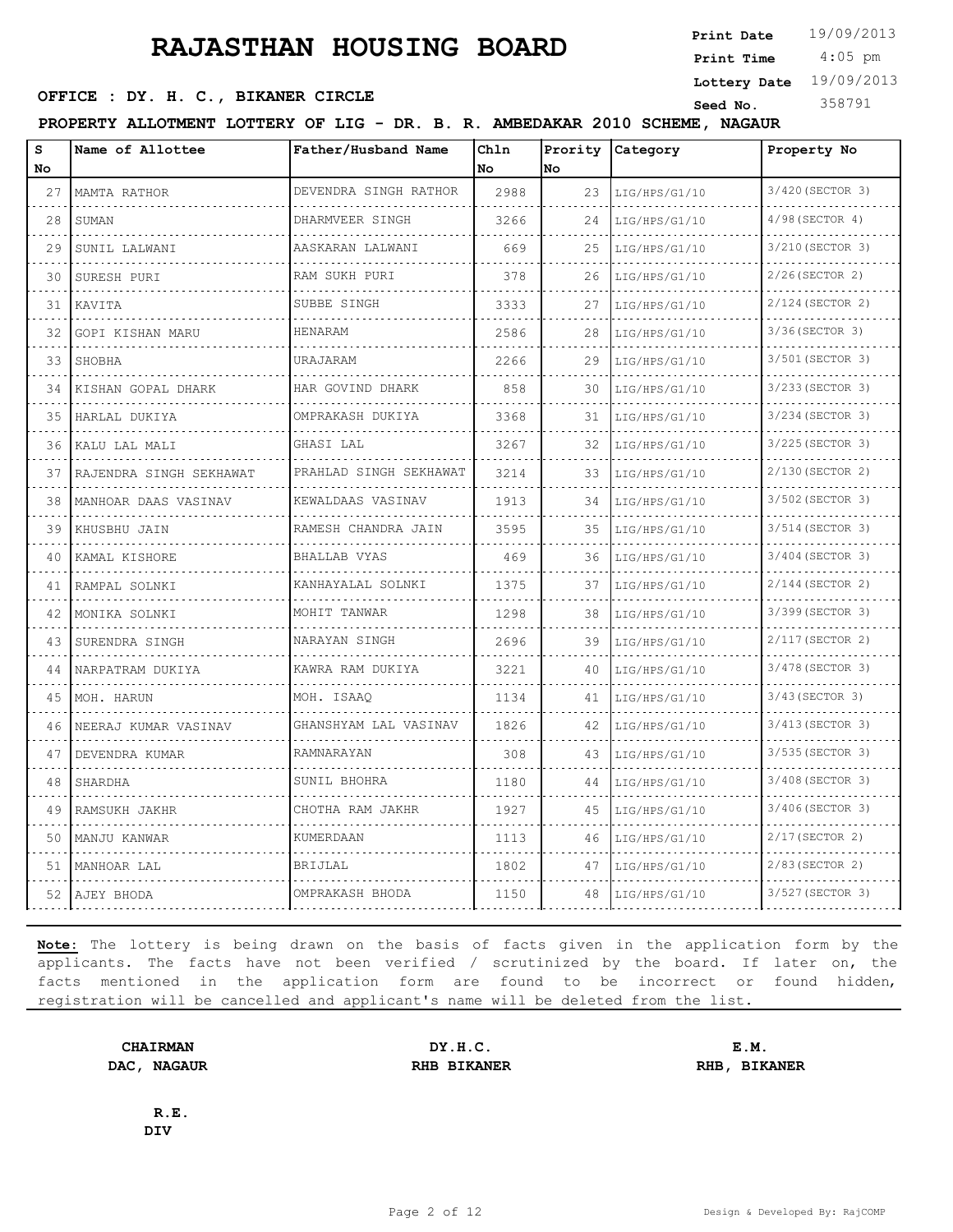4:05 pm **Print Date**  $19/09/2013$ **Print Time**

**Lottery Date** 19/09/2013

#### **SEED OFFICE : DY. H. C., BIKANER CIRCLE Seed No.** 358791

**PROPERTY ALLOTMENT LOTTERY OF LIG - DR. B. R. AMBEDAKAR 2010 SCHEME, NAGAUR**

| s<br>No | Name of Allottee         | Father/Husband Name    | Ch1n<br>Nο | No | Prority Category | Property No                  |
|---------|--------------------------|------------------------|------------|----|------------------|------------------------------|
| 53      | MOH. ASARAF              | MOH. ISAAQ             | 1103       | 49 | LIG/HPS/G1/10    | 3/248 (SECTOR 3)             |
| 54      | RATAN LAL DEVDA          | RAMNIWAS DEVDA         | 1796       | 50 | LIG/HPS/G1/10    | 3/235(SECTOR 3)              |
| 55      | RAJENDRA KUMAR CHORSIYA  | CHUNILAL               | 1071       | 51 | LIG/HPS/G1/10    | 2/103(SECTOR 2)              |
| 56      | MOH. FARUQ               | MOH. ISAAQ             | 1123       | 52 | LIG/HPS/G1/10    | .<br>3/480(SECTOR 3)         |
| 57      | DHARMCHAND VASINAV       | JAWARILAL              | 966        | 53 | LIG/HPS/G1/10    | 4/92 (SECTOR 4)              |
| 58      | MOH. ILIYAAS             | MOH. ISAAO             | 1133       | 54 | LIG/HPS/G1/10    | 3/381 A(SECTOR 3)            |
| 59      | <u>.</u><br>PRATAP SINGH | RAM KARAN SINGH        | 3335       | 55 | LIG/HPS/G1/10    | <u>.</u><br>3/512 (SECTOR 3) |
| 60      | ABHISEK MATHUR           | JAGDISH NARAYAN MATHUR | 418        | 56 | LIG/HPS/G1/10    | 3/203(SECTOR 3)              |
| 61      | KOSHLYA                  | PRAMOD AACHARY         | 3256       | 57 | LIG/HPS/G1/10    | 2/113(SECTOR 2)              |
| 62      | PREMSUKH KALNTRI         | NANDLAL                | 967        | 58 | LIG/HPS/G1/10    | .<br>2/85(SECTOR 2)          |
| 63      | VIKASH KUMAR VYAS        | RAJENDRA PRASAD VYAS   | 2629       | 59 | LIG/HPS/G1/10    | 3/236(SECTOR 3)              |
| 64      | MANISH CHOUDHARY         | RAMDAYAL CHOUDHARY     | 2206       | 60 | LIG/HPS/G1/10    | 2/134(SECTOR 2)              |
| 65      | GOVIND RAM               | .<br>BHAGIRTH RAM      | 2400       | 61 | LIG/HPS/G1/10    | .<br>2/142(SECTOR 2)         |
| 66      | KHURSIDA BANO            | MOH. YUNUS             | 1668       | 62 | LIG/HPS/G1/10    | 3/510 (SECTOR 3)             |
| 67      | LAXMAN SHARMA            | BEJNAATH SHARMA        | 3045       | 63 | LIG/HPS/G1/10    | 3/220 (SECTOR 3)             |
| 68      | BHAWANI SINGH            | KUSHAL SINGH           | 3286       | 1  | LIG/ORS/G1/10    | .<br>3/422 A (SECTOR 3)      |
| 69      | BHAGWATI PRASAD PAREEK   | <b>BANSILAL</b>        | 3112       | 1  | LIG/HPS/G1/10    | 2/139 (SECTOR 2)             |
| 70      | BHADUR RAM KHILERI       | MOHAN RAM KHILERI      | 710        | 2  | LIG/HPS/G1/10    | 3/46(SECTOR 3)               |
| 71      | BHANWAR LAL MISHR        | DEVRAAJ MISHR          | 2639       | 3  | LIG/HPS/G1/10    | 3/494(SECTOR 3)              |
| 72      | SHARWAN KKUMAR           | MEGHA RAM              | 889        | 4  | LIG/HPS/G1/10    | 3/55(SECTOR 3)               |
| 73      | BHUWNESH KUMAR MUTHA     | NARSINGH KUMAR MUTHA   | 1716       | 5  | LIG/HPS/G1/10    | 3/393 (SECTOR 3)             |
| 74      | MUKANRAAJ MATHUR         | DHANRAAJ MATHUR        | 1204       | 6  | LIG/HPS/G1/10    | 3/384(SECTOR 3)              |
| 75      | RAMCHANDRA               | PEMARAM                | 3137       | 7  | LIG/HPS/G1/10    | 3/397 (SECTOR 3)             |
| 76      | <b>GENARAM</b>           | RAMKARAN               | 2839       | 8  | LIG/HPS/G1/10    | 3/506(SECTOR 3)              |
| 77      | KAMLESH                  | <b>JAGARAM</b>         | 1362       | 9  | LIG/HPS/G1/10    | 3/513(SECTOR 3)              |
| 78      | JABBAR SINGH             | NATHU SINGH            | 358        | 10 | LIG/HPS/G1/10    | 2/125 (SECTOR 2)             |

**Note:** The lottery is being drawn on the basis of facts given in the application form by the applicants. The facts have not been verified / scrutinized by the board. If later on, the facts mentioned in the application form are found to be incorrect or found hidden, registration will be cancelled and applicant's name will be deleted from the list.

**DAC, NAGAUR RHB BIKANER RHB, BIKANER**

**CHAIRMAN DY.H.C. E.M.**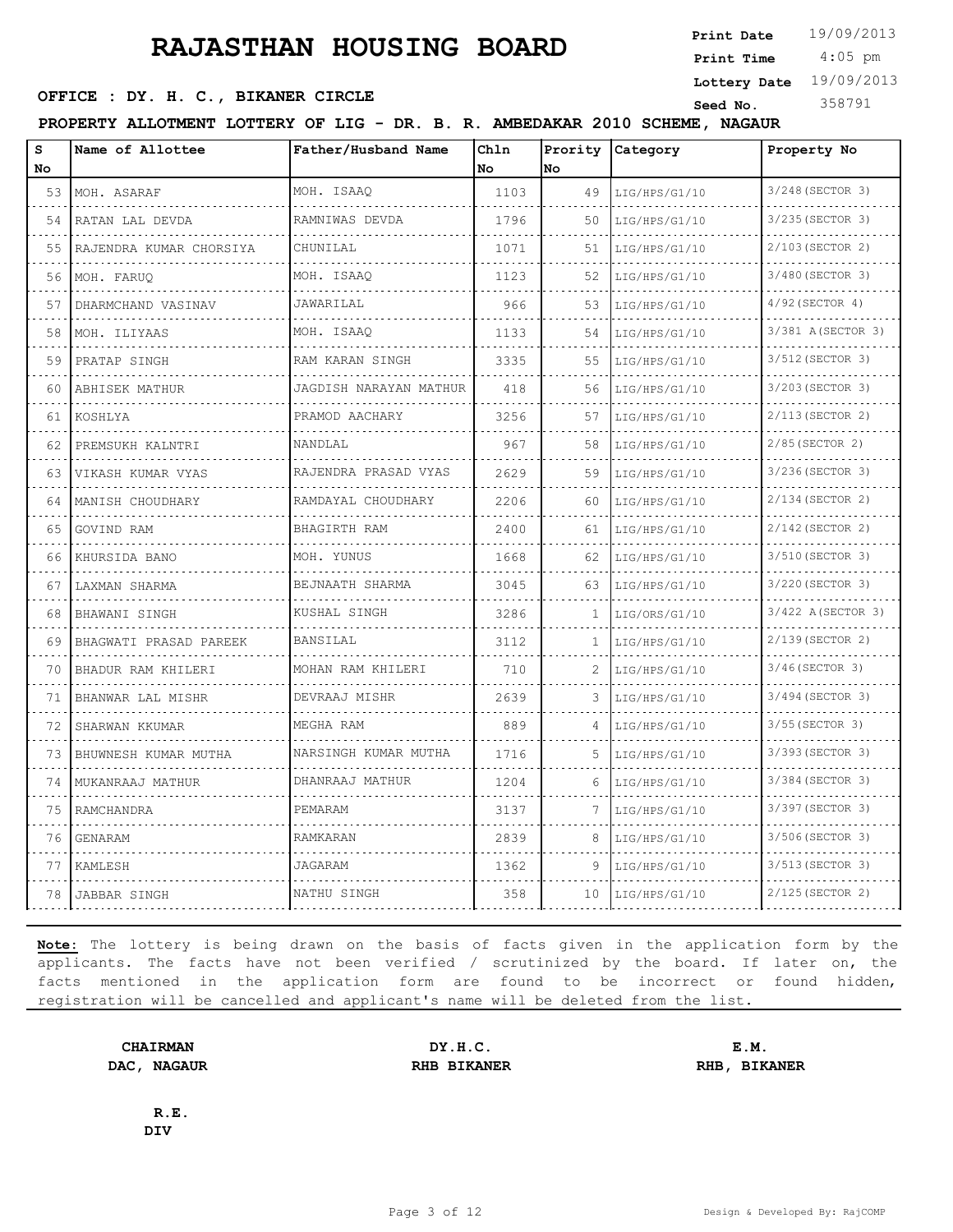4:05 pm **Print Date**  $19/09/2013$ **Print Time**

**Lottery Date** 19/09/2013

#### **SEED OFFICE : DY. H. C., BIKANER CIRCLE Seed No.** 358791

**PROPERTY ALLOTMENT LOTTERY OF LIG - DR. B. R. AMBEDAKAR 2010 SCHEME, NAGAUR**

| s   | Name of Allottee          | Father/Husband Name                 | Ch1n | Prority | Category      | Property No           |
|-----|---------------------------|-------------------------------------|------|---------|---------------|-----------------------|
| No  |                           |                                     | No.  | No.     |               |                       |
| 79  | SUDHA DEVI                | VIRENDRA SINGH CHOUDHAR             | 394  | 11      | LIG/HPS/G1/10 | 3/484 (SECTOR 3)      |
| 80  | MAHIPAAL                  | <b>HARTRAM</b>                      | 304  | 12      | LIG/HPS/G1/10 | 3/208 (SECTOR 3)      |
| 81  | MOTARAM                   | <b>BHIKHARAM</b>                    | 3142 | 13      | LIG/HPS/G1/10 | 3/247 (SECTOR 3)      |
| 82  | PAWAN KUMAR               | SHYAM SUNDAR HARSH                  | 856  | 14      | LIG/HPS/G1/10 | 3/503 (SECTOR 3)      |
| 83  | BRIJENDRA KUMAR BOJAK     | GOPAL KRISHAN BOJAK                 | 1175 | 15      | LIG/HPS/G1/10 | 2/131 (SECTOR 2)      |
| 84  | ASFAAO AHAMAD             | ABUL HAFIG                          | 2204 | 16      | LIG/HPS/G1/10 | 2/19(SECTOR 2)        |
| 85  | DAMODAR BHATI             | RAMESWAR LAL BHATI<br>.             | 3376 | 17      | LIG/HPS/G1/10 | 3/395 (SECTOR 3)<br>. |
| 86  | SAWITA                    | SURESH KUMAR                        | 2033 | 18      | LIG/HPS/G1/10 | 3/386 (SECTOR 3)      |
| 87  | NARAYAN SINGH             | MADHOSINGH                          | 376  | 19      | LIG/HPS/G1/10 | 2/120 (SECTOR 2)      |
| 88  | HEMARAM                   | DANARAM CHOUDHARY<br>.              | 3049 | 20      | LIG/HPS/G1/10 | 3/505 (SECTOR 3)<br>. |
| 89  | PUKHRAAJ TANWAR           | RAMCHANDRA TANWAR<br>.              | 1978 | 21      | LIG/HPS/G1/10 | 3/525 (SECTOR 3)      |
| 90  | MANOJ KUMAR SONI          | CHAGAN LAL SONI                     | 2032 | 22      | LIG/HPS/G1/10 | 3/197 (SECTOR 3)      |
| 91  | RAMNIWAS BHATI            | PRAHLAD RAM BHATI                   | 1398 | 23      | LIG/HPS/G1/10 | 3/227 (SECTOR 3)      |
| 92  | RAMDAYAL                  | GIDARAM                             | 1109 | 24      | LIG/HPS/G1/10 | 2/108 (SECTOR 2)      |
| 93  | RAVI APURWA               | RAMESH CHAND APURWA                 | 930  | 25      | LIG/HPS/G1/10 | 3/407 (SECTOR 3)      |
| 94  | RAJENDRA PRAKASH          | SOMPRAKASH SHARMA                   | 1583 | 26      | LIG/HPS/G1/10 | 3/495 (SECTOR 3)<br>. |
| 95  | BHAGWANA RAM              | SOHAN LAL REGAR                     | 113  | 27      | LIG/HPS/G1/10 | 3/411 (SECTOR 3)      |
| 96  | MANAKCHAND                | KEMARAM                             | 1797 | 28      | LIG/HPS/G1/10 | 3/416(SECTOR 3)       |
| 97  | RAMKISHORE MUNDEL         | RUGHARAM MUNDEL                     | 3224 | 29      | LIG/HPS/G1/10 | 3/40 (SECTOR 3)       |
| 98  | AJAY SHARMA               | HANUMAAN SHARMA                     | 3078 | 1       | LIG/ORS/G2/10 | 3/388 (SECTOR 3)      |
| 99  | RAJESH KUMAR CHOUDHARY    | RAMPRATAP CHOUDHARY<br>.            | 2140 | 2       | LIG/ORS/G2/10 | 3/238 (SECTOR 3)      |
| 100 | MAHESH DIDEL              | OM PRAKASH DIDEL                    | 3453 | 3       | LIG/ORS/G2/10 | 3/195 (SECTOR 3)      |
| 101 | SITARA BANO               | MOH. IQBAAL KHAN                    | 3259 | 4       | LIG/ORS/G2/10 | 3/493 (SECTOR 3)      |
| 102 | HARISH CHOHAN             | RAMSAWRUP CHOHAN<br>dia a dia a dia | 3280 | 5       | LIG/ORS/G2/10 | 3/496(SECTOR 3)       |
| 103 | RAJESH                    | OM PRAKASH MUTHA                    | 2528 | 6       | LIG/ORS/G2/10 | 3/471 (SECTOR 3)      |
|     | 104 BHAWANI SHANKAR MUTHA | MEGRAAJ MUTHA                       | 3551 | 7       | LIG/ORS/G2/10 | 3/403 (SECTOR 3)      |

**Note:** The lottery is being drawn on the basis of facts given in the application form by the applicants. The facts have not been verified / scrutinized by the board. If later on, the facts mentioned in the application form are found to be incorrect or found hidden, registration will be cancelled and applicant's name will be deleted from the list.

**CHAIRMAN DY.H.C. E.M. DAC, NAGAUR RHB BIKANER RHB, BIKANER**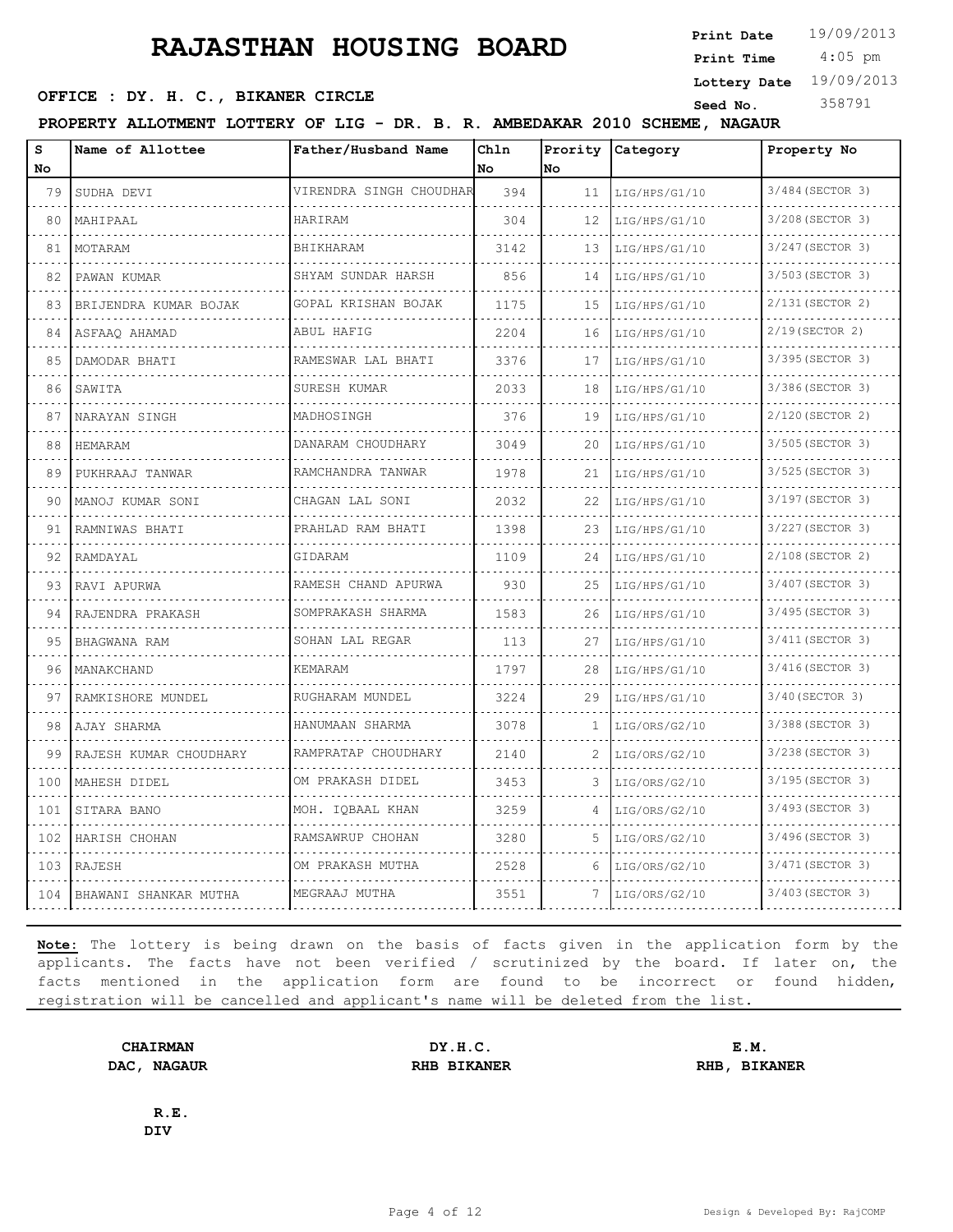4:05 pm **Print Date**  $19/09/2013$ **Print Time**

**Lottery Date** 19/09/2013

#### **SEED OFFICE : DY. H. C., BIKANER CIRCLE Seed No.** 358791

**PROPERTY ALLOTMENT LOTTERY OF LIG - DR. B. R. AMBEDAKAR 2010 SCHEME, NAGAUR**

| S<br>No.                                                                                                                                                  | Name of Allottee    | Father/Husband Name                | Chln<br>No | Prority<br>No | Category      | Property No           |
|-----------------------------------------------------------------------------------------------------------------------------------------------------------|---------------------|------------------------------------|------------|---------------|---------------|-----------------------|
| 105                                                                                                                                                       | SANGEETA TIWARI     | MURLI DHAR TIWARI                  | 707        | 8             | LIG/ORS/G2/10 | 3/47 (SECTOR 3)       |
| .<br>106                                                                                                                                                  | MANISH PUROHIT      | NAND KISHORE PUROHIT               | 595        | 10            | LIG/ORS/G2/10 | 2/121 (SECTOR 2)      |
| 107                                                                                                                                                       | KISHAN DEV UPADYAY  | PUNAMCHAND UPADYAY                 | 3085       | 11            | LIG/ORS/G2/10 | 3/49 (SECTOR 3)       |
| 108                                                                                                                                                       | AARIF KHAN          | RAHIM BHAKS<br>dia dia dia dia dia | 3554       | 12            | LIG/ORS/G2/10 | 4/95 (SECTOR 4)       |
| .<br>109                                                                                                                                                  | .<br>KUSHAL GOYAL   | ATUL AGRAWAAL                      | 3115       | 13            | LIG/ORS/G2/10 | 3/216(SECTOR 3)       |
| 110                                                                                                                                                       | PUNAM CHAND         | OM PRAKASH PARIHAR                 | 2068       | 14            | LIG/ORS/G2/10 | 3/45 (SECTOR 3)       |
| 111                                                                                                                                                       | SHANTI DEVI PNIYA   | DUNGARDAS PNIYA                    | 1143       | 15            | LIG/ORS/G2/10 | 3/202 (SECTOR 3)      |
| 112                                                                                                                                                       | MULARAM             | .<br>SUKHRAM BIDIYASAR             | 1278       | 16            | LIG/ORS/G2/10 | 3/472 (SECTOR 3)      |
| 113                                                                                                                                                       | PURNIMA DEVI SHARMA | JAGDISH PRASAD VYAS                | 979        | 17            | LIG/ORS/G2/10 | 3/206(SECTOR 3)       |
| 114                                                                                                                                                       | NASEERA MUSALMAAN   | AMIN SHAH                          | 2600       | 18            | LIG/ORS/G2/10 | 2/114 (SECTOR 2)      |
| .<br>115                                                                                                                                                  | RAMESWARI           | RAMPAL MEGVANSI                    | 2527       | 20            | LIG/ORS/G2/10 | .<br>3/414 (SECTOR 3) |
| 116                                                                                                                                                       | RAJENDRA SINGH      | KALYAN SINGH SEKHAWAT              | 3076       | 21            | LIG/ORS/G2/10 | 3/30 (SECTOR 3)       |
| 117                                                                                                                                                       | ABDUL WAHID         | .<br>ABDUL GAFFAR                  | 3075       | 22            | LIG/ORS/G2/10 | 3/224 (SECTOR 3)      |
| 118                                                                                                                                                       | INDIRA RATHI        | B.L. RATHI                         | 1169       | 23            | LIG/ORS/G2/10 | 3/533 (SECTOR 3)      |
| $\mathcal{L}_{\mathcal{A}}\left( \mathcal{L}_{\mathcal{A}}\right) \left( \mathcal{L}_{\mathcal{A}}\right) \left( \mathcal{L}_{\mathcal{A}}\right)$<br>119 | RAMAVTAR            | RAMNIWAS PANWAR                    | 1025       | 1.            | LIG/HPS/G2/10 | 3/519 (SECTOR 3)      |
| .<br>120                                                                                                                                                  | BHANWARURAM         | DHARURAM                           | 949        |               | LIG/HPS/G2/10 | 3/198 (SECTOR 3)      |
| 121                                                                                                                                                       | GOVINDSINGH         | NAND SINGH                         | 1763       | 3             | LIG/HPS/G2/10 | 3/209 (SECTOR 3)      |
| .<br>122                                                                                                                                                  | SOHAN LAL           | HAR NAATH BISNOI                   | 225        | 4             | LIG/HPS/G2/10 | 3/29 (SECTOR 3)       |
| 123                                                                                                                                                       | SAKIR HUSSIAN       | MOH. YUNUS                         | 2205       | .5            | LIG/HPS/G2/10 | 2/118 (SECTOR 2)      |
| 124                                                                                                                                                       | CHANDRASEKHAR       | MULARAM                            | 1552       | 6             | LIG/HPS/G2/10 | 3/521 (SECTOR 3)      |
| 125                                                                                                                                                       | KELASH LAHOTI       | SATYANARAYAN                       | 1267       |               | LIG/HPS/G2/10 | 3/405 (SECTOR 3)      |
| 126                                                                                                                                                       | GHANSHYAM SONI      | RAMPRASAD SONI                     | 132        | 8             | LIG/HPS/G2/10 | 3/492 (SECTOR 3)      |
| 127                                                                                                                                                       | DINESH              | PURSOTAM                           | 847        | 9             | LIG/HPS/G2/10 | 3/191 (SECTOR 3)      |
| $\sim$ $\sim$ $\sim$ $\sim$<br>128                                                                                                                        | HIRADAS             | RAMDAS RANKAWAT                    | 117        | 10            | LIG/HPS/G2/10 | 3/476 (SECTOR 3)      |
| 129                                                                                                                                                       | CHMPA DEVI          | DAMODAR PRASAD SHARMA              | 3327       | 11            | LIG/HPS/G2/10 | 2/98 (SECTOR 2)       |
| 130                                                                                                                                                       | PARMESWAR           | SHARWANRAM JAT                     | 1751       | 12            | LIG/HPS/G2/10 | 3/486(SECTOR 3)       |

**Note:** The lottery is being drawn on the basis of facts given in the application form by the applicants. The facts have not been verified / scrutinized by the board. If later on, the facts mentioned in the application form are found to be incorrect or found hidden, registration will be cancelled and applicant's name will be deleted from the list.

**CHAIRMAN DY.H.C. E.M. DAC, NAGAUR RHB BIKANER RHB, BIKANER**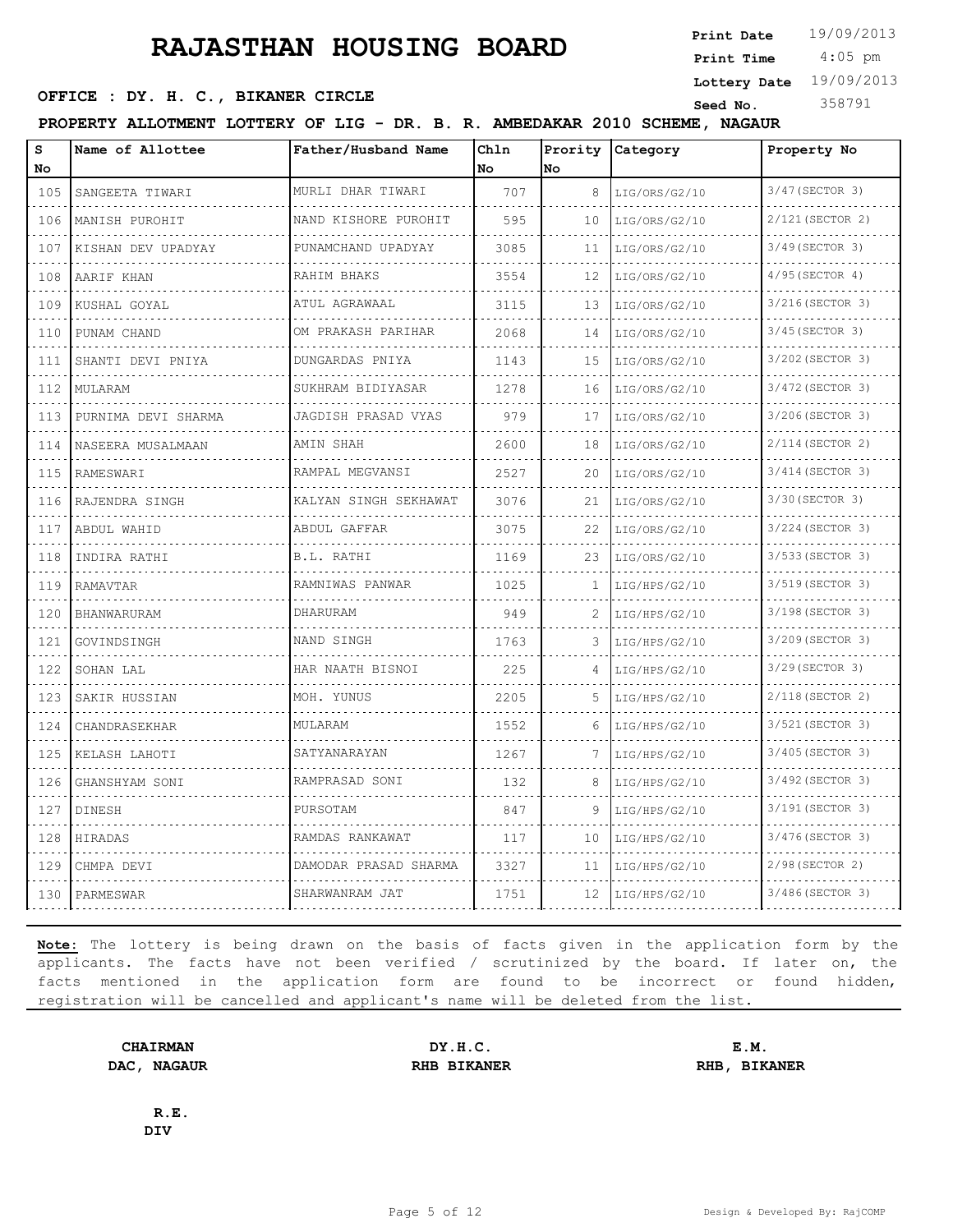4:05 pm **Print Date**  $19/09/2013$ **Print Time Lottery Date** 19/09/2013

**SEED OFFICE : DY. H. C., BIKANER CIRCLE Seed No.** 358791

**PROPERTY ALLOTMENT LOTTERY OF LIG - DR. B. R. AMBEDAKAR 2010 SCHEME, NAGAUR**

| S<br>No                                                                                                                          | Name of Allottee      | Father/Husband Name             | Chln<br>No | Prority<br>No | Category           | Property No                  |
|----------------------------------------------------------------------------------------------------------------------------------|-----------------------|---------------------------------|------------|---------------|--------------------|------------------------------|
| 131                                                                                                                              | RAMCHANDRA            | PUNARAM                         | 3128       | 13            | LIG/HPS/G2/10<br>. | 3/477 (SECTOR 3)             |
| .<br>132                                                                                                                         | JULFIKAAR             | MOH. YUNUS                      | 2249       | 14            | LIG/HPS/G2/10      | .<br>3/530 (SECTOR 3)        |
| 133                                                                                                                              | KALPANA MATHUR        | PRADEEP MATHUR                  | 1203       | 15            | LIG/HPS/G2/10      | 3/56(SECTOR 3)               |
| 134                                                                                                                              | PAWAN KUMAR           | JAGDISH PRASAD SONI             | 3296       | 16            | LIG/HPS/G2/10      | 2/86(SECTOR 2)               |
| .<br>135                                                                                                                         | RAMPARKASH            | .<br>BHKSHA RAM                 | 2666       | 17            | .<br>LIG/HPS/G2/10 | 3/536 (SECTOR 3)             |
| 136                                                                                                                              | HANUMAAN RAM          | RAM RATAN                       | 1053       | 18            | LIG/HPS/G2/10      | 3/190 (SECTOR 3)             |
| 137                                                                                                                              | JABRI DEVI            | PUSAARAM                        | 3141       | 19            | LIG/HPS/G2/10      | 3/230 (SECTOR 3)             |
| .<br>138                                                                                                                         | VIMLESH DEVRA         | OMPRAKASH DEVRA                 | 883        | 20            | LIG/HPS/G2/10      | .<br>3/487 (SECTOR 3)        |
| 139                                                                                                                              | JAGDISH CHAND AACHARY | LAL AACHARY                     | 2635       | 21            | LIG/HPS/G2/10      | 3/421 (SECTOR 3)             |
| 140                                                                                                                              | BHAWANI SHANKAR       | KISHANGOPAL SONI                | 583        | 22            | LIG/HPS/G2/10      | 3/419 (SECTOR 3)             |
| .<br>141                                                                                                                         | PRADEEP KUMAR SONI    | SHYAM SUNDAR SONI               | 3009       | 23            | LIG/HPS/G2/10      | 3/51 (SECTOR 3)              |
| .<br>142                                                                                                                         | MHAVEER BISNOI        | PATRAM BISNOI                   | 2968       | 24            | LIG/HPS/G2/10      | $2/18$ (SECTOR 2)            |
| $\sim$ $\sim$ $\sim$ $\sim$<br>143                                                                                               | NEMICHAND GAHLOT      | MOHANLAL GAHLOT                 | 251        | 25            | LIG/HPS/G2/10      | 3/483 (SECTOR 3)             |
| 144                                                                                                                              | PRATAP RAM            | RAM PAL                         | 3187       | 26            | LIG/HPS/G2/10      | 2/97(SECTOR 2)               |
| .<br>145                                                                                                                         | KANTA                 | LALCHAND MUNDEL                 | 1616       | 27            | LIG/HPS/G2/10      | 2/110(SECTOR 2)              |
| الماليات المالية<br>146                                                                                                          | MAHIPAL               | SHUKHRAM                        | 3292       | 28            | LIG/HPS/G2/10      | <u>.</u><br>3/382 (SECTOR 3) |
| 147                                                                                                                              | MEGHARAM              | PADMARAM                        | 282        | 29            | LIG/HPS/G2/10      | 3/207 (SECTOR 3)             |
| $\sim$ $\sim$ $\sim$ $\sim$<br>148                                                                                               | SANJAY KUMAR          | SAGAR MAL                       | 3006       | 30            | LIG/HPS/G2/10      | 2/148 (SECTOR 2)             |
| 149                                                                                                                              | MURLIDHAR LKHARA      | and a state<br>GHANSHYAM LKHARA | 2186       | 31            | LIG/HPS/G2/10      | 3/200 (SECTOR 3)             |
| .<br>150                                                                                                                         | BHULI KANWAR          | ARJUN SINGH                     | 210        | 32            | LIG/HPS/G2/10      | 2/109 (SECTOR 2)             |
| $\frac{1}{2} \left( \frac{1}{2} \right) \left( \frac{1}{2} \right) \left( \frac{1}{2} \right) \left( \frac{1}{2} \right)$<br>151 | PREM KANWAR           | SHER SINGH                      | 2000       | 33            | LIG/HPS/G2/10      | 3/508 (SECTOR 3)             |
| 152                                                                                                                              | SUBHASHCHAND          | RAMLAL CHANGAL                  | 860        | 34            | LIG/HPS/G2/10      | 3/417 (SECTOR 3)             |
| 153                                                                                                                              | RADHAKISHAN           | GANESHRAM                       | 2045       | 35            | LIG/HPS/G2/10      | 3/516(SECTOR 3)              |
| $\sim$ $\sim$ $\sim$ $\sim$<br>154                                                                                               | KAALI                 | DHANARAM                        | 1983       | 36            | LIG/HPS/G2/10      | 2/99 (SECTOR 2)              |
| 155                                                                                                                              | SAMPAT RAM BHATI      | MADANLAL BHATI                  | 3471       | 37            | LIG/HPS/G2/10      | $4/93$ (SECTOR 4)            |
| 156                                                                                                                              | SURESH GOUR           | NATHMAL GOUR                    | 3303       | 38            | LIG/HPS/G2/10      | 3/214 (SECTOR 3)             |

**Note:** The lottery is being drawn on the basis of facts given in the application form by the applicants. The facts have not been verified / scrutinized by the board. If later on, the facts mentioned in the application form are found to be incorrect or found hidden, registration will be cancelled and applicant's name will be deleted from the list.

**CHAIRMAN DY.H.C. E.M. DAC, NAGAUR RHB BIKANER RHB, BIKANER**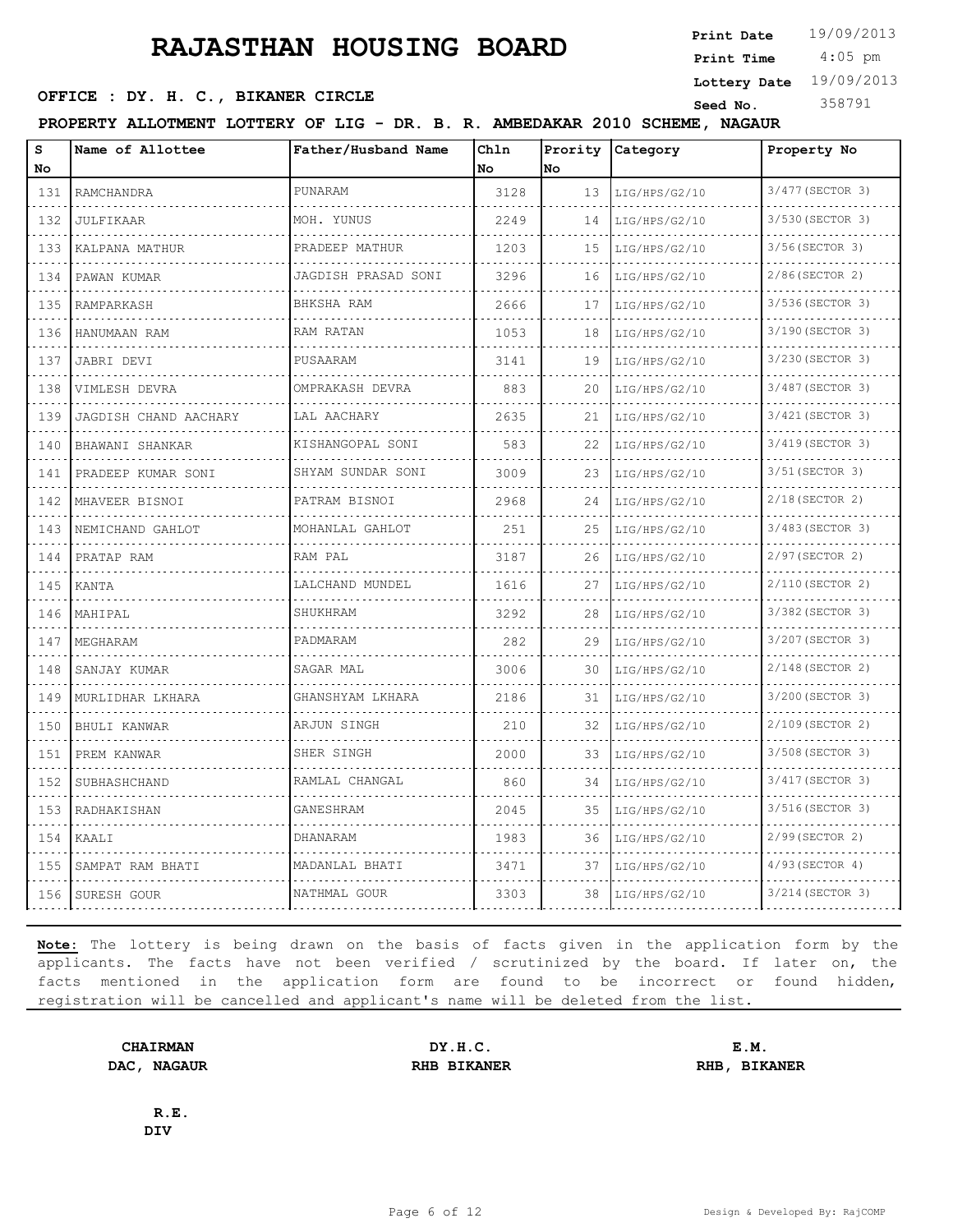4:05 pm **Print Date**  $19/09/2013$ **Print Time**

#### **SEED OFFICE : DY. H. C., BIKANER CIRCLE Seed No.** 358791

**Lottery Date** 19/09/2013

**PROPERTY ALLOTMENT LOTTERY OF LIG - DR. B. R. AMBEDAKAR 2010 SCHEME, NAGAUR**

| S<br>No.                                                                                                                         | Name of Allottee       | Father/Husband Name    | Chln<br>No | Prority<br>No | Category      | Property No       |
|----------------------------------------------------------------------------------------------------------------------------------|------------------------|------------------------|------------|---------------|---------------|-------------------|
| 157                                                                                                                              | <b>JAYSREE DAVE</b>    | KELASH CHAND DAVE      | 2066       | 39            | LIG/HPS/G2/10 | 2/145 (SECTOR 2)  |
| .<br>158                                                                                                                         | NAHIDA PARVEEN         | KIFAYAT HUSSIAN        | 3499       | 40            | LIG/HPS/G2/10 | 3/41 (SECTOR 3)   |
| $\sim$ $\sim$ $\sim$<br>159                                                                                                      | JAKEER HUSSIAN         | HAJI GULAM MOHMMAD     | 1163       | 41            | LIG/HPS/G2/10 | 3/522 (SECTOR 3)  |
| 160                                                                                                                              | BASANT BHODA           | RAVINDRA BHODA         | 1303       | 42            | LIG/HPS/G2/10 | 2/22 (SECTOR 2)   |
| .<br>161                                                                                                                         | SALOCHNA TANDI         | SANGHRAM               | 3107       | 43            | LIG/HPS/G2/10 | 3/50 (SECTOR 3)   |
| 162                                                                                                                              | KANVRAI                | RAMCHANDRA             | 1653       | 44            | LIG/HPS/G2/10 | 2/82 (SECTOR 2)   |
| 163                                                                                                                              | RAKESH                 | DHARAMPAL              | 261        | 45            | LIG/HPS/G2/10 | 3/226 (SECTOR 3)  |
| $\sim 100$ km s $^{-1}$<br>164                                                                                                   | <b>JUBER AHEMAD</b>    | NISAR AHEMAD           | 2149       | 46            | LIG/HPS/G2/10 | 3/491 (SECTOR 3)  |
| 165                                                                                                                              | HARENDRA BHARODIYA     | BHANWAR LAL BHARODIYA  | 3129       | 47            | LIG/HPS/G2/10 | $4/96$ (SECTOR 4) |
| .<br>166                                                                                                                         | BHABU LAL              | SOHAN LAL              | 3131       | 48            | LIG/HPS/G2/10 | $2/15$ (SECTOR 2) |
| .<br>167                                                                                                                         | SARITA SHARMA          | HARISH SHARMA          | 1847       | 49            | LIG/HPS/G2/10 | 3/531 (SECTOR 3)  |
| 168                                                                                                                              | DHANRAAJ               | GOVIND RAM BHARGAV     | 255        | 50            | LIG/HPS/G2/10 | 3/39 (SECTOR 3)   |
| 169                                                                                                                              | LAXMI NARAYAN RANKAWAT | .<br>CHANDMAL RANKAWAT | 2386       | 51            | LIG/HPS/G2/10 | 2/106(SECTOR 2)   |
| 170                                                                                                                              | PRIYANKA               | PREM DIDEL             | 1921       | 52            | LIG/HPS/G2/10 | 2/112 (SECTOR 2)  |
| 171                                                                                                                              | VISHNU KUMAR           | PRABHURAM              | 564        | 53            | LIG/HPS/G2/10 | 3/396 (SECTOR 3)  |
| .<br>172                                                                                                                         | GIRIRAAJ VYAS          | DHANRAAJ VYAS          | 673        | 54            | LIG/HPS/G2/10 | 3/537 (SECTOR 3)  |
| 173                                                                                                                              | LEELA SONI             | OMPRAKASH SONI         | 2065       | 55            | LIG/HPS/G2/10 | 3/217 (SECTOR 3)  |
| .<br>174                                                                                                                         | HANUMAAN PRASAD OJHA   | GIRDHARI LAL OJHA      | 597        | 56            | LIG/HPS/G2/10 | 2/101(SECTOR 2)   |
| 175                                                                                                                              | NARSINGH RAM BENIWAL   | KANARAM                | 2636       | 57            | LIG/HPS/G2/10 | 3/193 (SECTOR 3)  |
| 176                                                                                                                              | RAJENDRA KALA          | HARIRAM KALA           | 2458       | 58            | LIG/HPS/G2/10 | 2/90 (SECTOR 2)   |
| 177                                                                                                                              | SUGAN KANWAR           | KARAN SINGH BHATI      | 2576       | 59            | LIG/HPS/G2/10 | 3/507 (SECTOR 3)  |
| 178                                                                                                                              | MOH. ISSAQ KURESI      | MANFUL ALI             | 2592       | 60            | LIG/HPS/G2/10 | 3/222 (SECTOR 3)  |
| 179                                                                                                                              | RAM SAWRUP             | <b>BABULAL</b>         | 1147       | 61            | LIG/HPS/G2/10 | 2/92 (SECTOR 2)   |
| $\frac{1}{2} \left( \frac{1}{2} \right) \left( \frac{1}{2} \right) \left( \frac{1}{2} \right) \left( \frac{1}{2} \right)$<br>180 | MAHENDRA BIDIYASAR     | BHAGWANARAM            | 1344       | 62            | LIG/HPS/G2/10 | 2/100 (SECTOR 2)  |
| 181                                                                                                                              | MANISH                 | LAXMANRAM              | 515        | 63            | LIG/HPS/G2/10 | 3/52 (SECTOR 3)   |
| 182                                                                                                                              | DEEN DAYAL SHARMA      | RAMAVTAR SHARMA        | 3466       | 64            | LIG/HPS/G2/10 | 2/81 (SECTOR 2)   |

**Note:** The lottery is being drawn on the basis of facts given in the application form by the applicants. The facts have not been verified / scrutinized by the board. If later on, the facts mentioned in the application form are found to be incorrect or found hidden, registration will be cancelled and applicant's name will be deleted from the list.

**CHAIRMAN DY.H.C. E.M. DAC, NAGAUR RHB BIKANER RHB, BIKANER**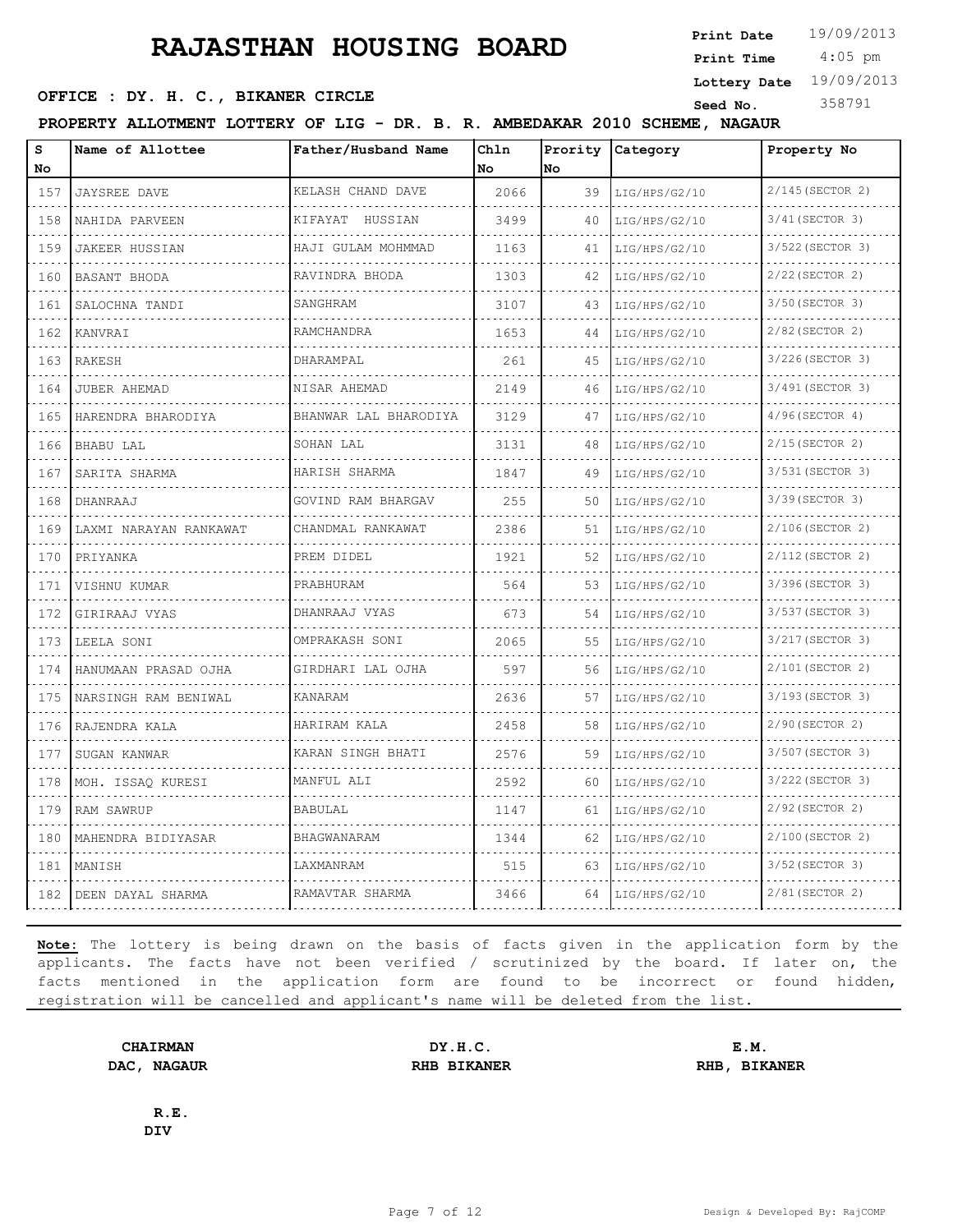4:05 pm **Print Date**  $19/09/2013$ **Print Time**

#### **SEED OFFICE : DY. H. C., BIKANER CIRCLE Seed No.** 358791

**Lottery Date** 19/09/2013

**PROPERTY ALLOTMENT LOTTERY OF LIG - DR. B. R. AMBEDAKAR 2010 SCHEME, NAGAUR**

| S<br>No                                                                                                                                                     | Name of Allottee     | Father/Husband Name   | Chln<br>No | Prority<br>No | Category           | Property No           |
|-------------------------------------------------------------------------------------------------------------------------------------------------------------|----------------------|-----------------------|------------|---------------|--------------------|-----------------------|
| 183                                                                                                                                                         | LALIT PUGLIYA        | BHUDHARAM PUGLIYA     | 808        | 65            | LIG/HPS/G2/10      | 3/42 (SECTOR 3)       |
| .<br>184                                                                                                                                                    | RAMNIWAS             | .<br>KERAAJ RAM JAT   | 2213       | 66            | .<br>LIG/HPS/G2/10 | 2/141 (SECTOR 2)      |
| 185                                                                                                                                                         | ANURADHA             | SHIV NARAYAN          | 2283       | 67            | LIG/HPS/G2/10      | 3/532 (SECTOR 3)      |
| 186                                                                                                                                                         | VIMLESH KUMAR BHOHRA | SAMPATRAAJ BHOHRA     | 1868       | 68            | LIG/HPS/G2/10      | 3/528 (SECTOR 3)      |
| .<br>187                                                                                                                                                    | SHARDHA              | JAGRAM TAK            | 2952       | 69            | LIG/HPS/G2/10      | .<br>3/194 (SECTOR 3) |
| 188                                                                                                                                                         | SURESH KUMAR BHATI   | RAMESH KKUMAR BHATI   | 1979       | 70            | LIG/HPS/G2/10      | 3/485 (SECTOR 3)      |
| .<br>189                                                                                                                                                    | SAHDEVRAM MARUKA     | TEJARAM MARUKA<br>.   | 182        | 71            | LIG/HPS/G2/10      | 3/381 (SECTOR 3)<br>. |
| .<br>190                                                                                                                                                    | TAJ BIBI             | KIFAYAT HUSSIAN       | 3507       | 72            | LIG/HPS/G2/10      | 3/31 (SECTOR 3)       |
| 191                                                                                                                                                         | MOH. AUYB            | MOH. YAKUB            | 3060       | 73            | LIG/HPS/G2/10      | 3/391 (SECTOR 3)      |
| 192                                                                                                                                                         | TANVEER AHAMAD       | JAMEEL AHAMAD         | 240        | 74            | LIG/HPS/G2/10      | $4/100$ (SECTOR 4)    |
| 193                                                                                                                                                         | ANUSUIYA             | NARSIRAM KHATI        | 2453       | 75            | LIG/HPS/G2/10      | 3/518 (SECTOR 3)      |
| $\frac{1}{2} \left( \frac{1}{2} \right) \left( \frac{1}{2} \right) \left( \frac{1}{2} \right) \left( \frac{1}{2} \right) \left( \frac{1}{2} \right)$<br>194 | DHANUKANWAR          | VIKRAM SINGH          | 779        | 76            | LIG/HPS/G2/10      | 3/488 (SECTOR 3)      |
| .<br>195                                                                                                                                                    | SATISH               | MANMOHAN RAM          | 3523       | 77            | LIG/HPS/G2/10      | .<br>2/96(SECTOR 2)   |
| 196                                                                                                                                                         | SUNIL                | SHIV SHANKAR          | 663        | 79            | LIG/HPS/G2/10      | 3/33 (SECTOR 3)       |
| الدائد الدائد<br>197                                                                                                                                        | KANVRAI              | GHARIBHARAM           | 403        | 80            | LIG/HPS/G2/10      | 2/137 (SECTOR 2)      |
| 198                                                                                                                                                         | YASODHA DEVI         | DEENDAYAL             | 2663       | 81            | LIG/HPS/G2/10      | 3/48 (SECTOR 3)       |
| 199                                                                                                                                                         | RAMESH CHANDRA BHODA | CHAGAN LAL BHODA      | 1179       | 82            | LIG/HPS/G2/10      | 2/16(SECTOR 2)        |
| 200                                                                                                                                                         | MAHENDRA SINGH       | BHANWAR SINGH RAJAWAT | 370        | 83            | LIG/HPS/G2/10      | 3/398 (SECTOR 3)      |
| 201                                                                                                                                                         | THANARAM             | CHOTHRAM              | 632        | 84            | LIG/HPS/G2/10      | 3/54 (SECTOR 3)       |
| 202                                                                                                                                                         | KEDAR BANSAL         | CHANDRATAN            | 2092       | 85            | LIG/HPS/G2/10      | 2/95 (SECTOR 2)       |
| $  -$<br>203                                                                                                                                                | SUBHASH DEVRA        | RAMNIWAS DEVRA        | 3288       | 86            | LIG/HPS/G2/10      | 3/412 (SECTOR 3)      |
| 204                                                                                                                                                         | TRILOK CHAND SHARMA  | BHAWANI SHANKAR       | 466        | 87            | LIG/HPS/G2/10      | 3/215 (SECTOR 3)      |
| 205                                                                                                                                                         | MANGAL CHAND         | OMPRAKASH             | 1600       | 88            | LIG/HPS/G2/10      | 2/25 (SECTOR 2)       |
| 206                                                                                                                                                         | ABHISEK AACHARY      | RAMESWAR LAL          | 2466       | 89            | LIG/HPS/G2/10      | 3/199 (SECTOR 3)      |
| 207                                                                                                                                                         | KELASH CHANDRA       | KHAJURAM              | 649        | 90            | LIG/HPS/G2/10      | 3/246 (SECTOR 3)      |
| 208                                                                                                                                                         | ANIL SONI            | SAGAR MAL SONI        | 1385       | 91            | LIG/HPS/G2/10      | 2/111 (SECTOR 2)      |

**Note:** The lottery is being drawn on the basis of facts given in the application form by the applicants. The facts have not been verified / scrutinized by the board. If later on, the facts mentioned in the application form are found to be incorrect or found hidden, registration will be cancelled and applicant's name will be deleted from the list.

**CHAIRMAN DY.H.C. E.M. DAC, NAGAUR RHB BIKANER RHB, BIKANER**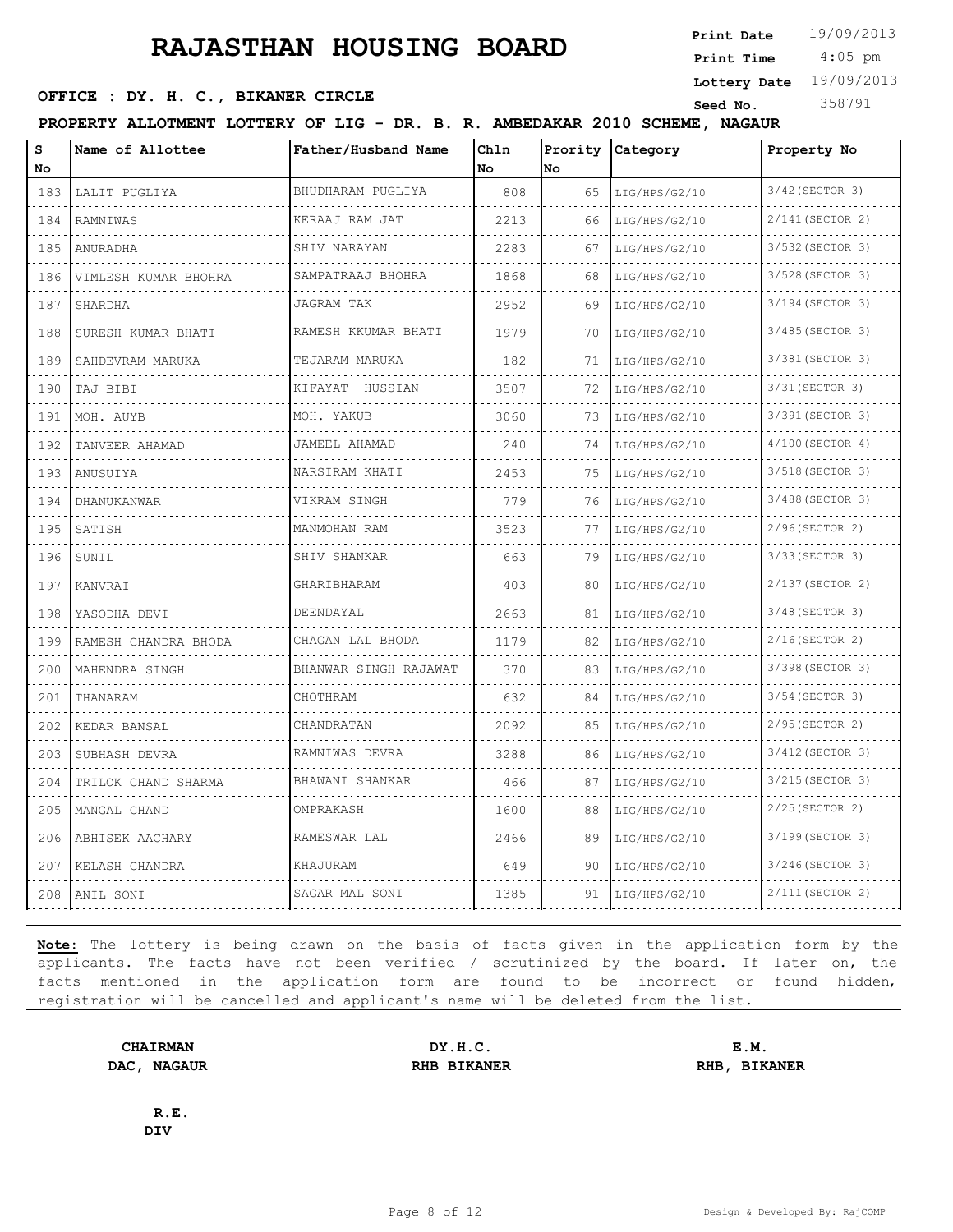**SEED OFFICE : DY. H. C., BIKANER CIRCLE Seed No.** 358791

**Print Time**

 4:05 pm **Print Date**  $19/09/2013$ 

**Lottery Date** 19/09/2013

**PROPERTY ALLOTMENT LOTTERY OF LIG - DR. B. R. AMBEDAKAR 2010 SCHEME, NAGAUR**

| s<br>No | Name of Allottee      | Father/Husband Name     | Chln<br>No | Prority<br>lNo. | Category           | Property No         |
|---------|-----------------------|-------------------------|------------|-----------------|--------------------|---------------------|
| 209     | DIMPAL UPADYAY        | DINESH KUMAR            | 2857       | 92              | LIG/HPS/G2/10      | 2/21 (SECTOR 2)     |
| 210     | SITARAM               | PUNARAM                 | 3231       | 93              | .<br>LIG/HPS/G2/10 | .<br>2/84(SECTOR 2) |
| 211     | HARI SINGH            | UMMED SINGH             | 371        | 94              | LIG/HPS/G2/10      | 3/240 (SECTOR 3)    |
| 212     | NARSINGH RAM          | BHAGIRTH                | 3302       | 95              | LIG/HPS/G2/10      | 3/192 (SECTOR 3)    |
| 213     | MOH. AADIL            | SARAFAT HUSSIAN         | 1193       | 96              | LIG/HPS/G2/10      | 3/53 (SECTOR 3)     |
| 214     | OMPRAKASH             | RAMURAM BHAMBU          | 197        | 97              | LIG/HPS/G2/10      | 3/390 (SECTOR 3)    |
| 215     | DAMODAR               | NARAYAN JOSHI           | 3130       | 98              | LIG/HPS/G2/10      | 3/538 (SECTOR 3)    |
| 216     | SHARWAN               | .<br>RAMCHANDRA JAKHAR  | 3170       | 99              | LIG/HPS/G2/10      | 3/242 (SECTOR 3)    |
| 217     | SHABHU DEVI           | OMPRAKASH               | 2585       | 100             | LIG/HPS/G2/10      | $4/94$ (SECTOR 4)   |
| 218     | PUKHRAJ SUTHAR        | DEVARAM                 | 1597       | 101             | LIG/HPS/G2/10      | 3/479 (SECTOR 3)    |
| 219     | NARAYAN GOUR          | RAM GOPAL GOUR          | 2403       | 102             | LIG/HPS/G2/10      | 3/400 (SECTOR 3)    |
| 220     | PARUL CHTURVEDI       | GOVIND NARAYAN CHTURVED | 1852       | 103             | LIG/HPS/G2/10      | 3/418 (SECTOR 3)    |
| 221     | RAJNI                 | MURLI MANOHAR           | 1467       | 104             | LIG/HPS/G2/10      | 3/422 (SECTOR 3)    |
| 222     | SUNIL BUGHASRA        | KANSINGH                | 2733       | 105             | LIG/HPS/G2/10      | 3/409 (SECTOR 3)    |
| 223     | SIYARAM BORANAA       | SARDAR MAL BORANAA      | 1692       | 106             | LIG/HPS/G2/10      | 3/245(SECTOR 3)     |
| 224     | SUKHRAM               | KUNARAM                 | 2457       | 107             | LIG/HPS/G2/10      | 3/196 (SECTOR 3)    |
| 225     | DINESH KUMAR          | KANHAYALAL              | 142        | 108             | LIG/HPS/G2/10      | 3/517 (SECTOR 3)    |
| 226     | AMIT BANSAL           | MANGILAL AGRAWAL        | 2094       | 109             | LIG/HPS/G2/10      | 3/526(SECTOR 3)     |
| 227     | GIRIRAAJ OJHA         | VISHNUDATT              | 175        | 1               | LIG/HPS/G2/10      | 3/481 (SECTOR 3)    |
| 228     | JAYPAL SINGH RATHORE  | UMMED SINGH             | 615        | 2               | LIG/HPS/G2/10      | 3/204 (SECTOR 3)    |
| 229     | HARISH PAREEK         | KISHAN LAL PAREEK       | 1719       |                 | LIG/HPS/G2/10      | $2/24$ (SECTOR 2)   |
| 230     | PADMINI               | RADHYSHYAM              | 665        | 4               | LIG/HPS/G2/10      | 3/221 (SECTOR 3)    |
| 231     | GAMBHIR SINGH RATHORE | MOTISINGH RATHORE       | 295        | 5               | LIG/HPS/G2/10      | 2/122 (SECTOR 2)    |
| 232     | MANFUL PRAJAPAT       | BABULAL PRAJAPAT        | 1794       | 6               | LIG/HPS/G2/10      | 2/123 (SECTOR 2)    |
| 233     | RAJSHRI DAGA          | SUNIL DAGA              | 3487       | 7               | LIG/HPS/G2/10      | 2/127 (SECTOR 2)    |
| 234     | DEEPARAM              | CHGNARAM JANGU          | 2738       | 8               | LIG/HPS/G2/10      | 3/511 (SECTOR 3)    |

**Note:** The lottery is being drawn on the basis of facts given in the application form by the applicants. The facts have not been verified / scrutinized by the board. If later on, the facts mentioned in the application form are found to be incorrect or found hidden, registration will be cancelled and applicant's name will be deleted from the list.

**CHAIRMAN DY.H.C. E.M. DAC, NAGAUR RHB BIKANER RHB, BIKANER**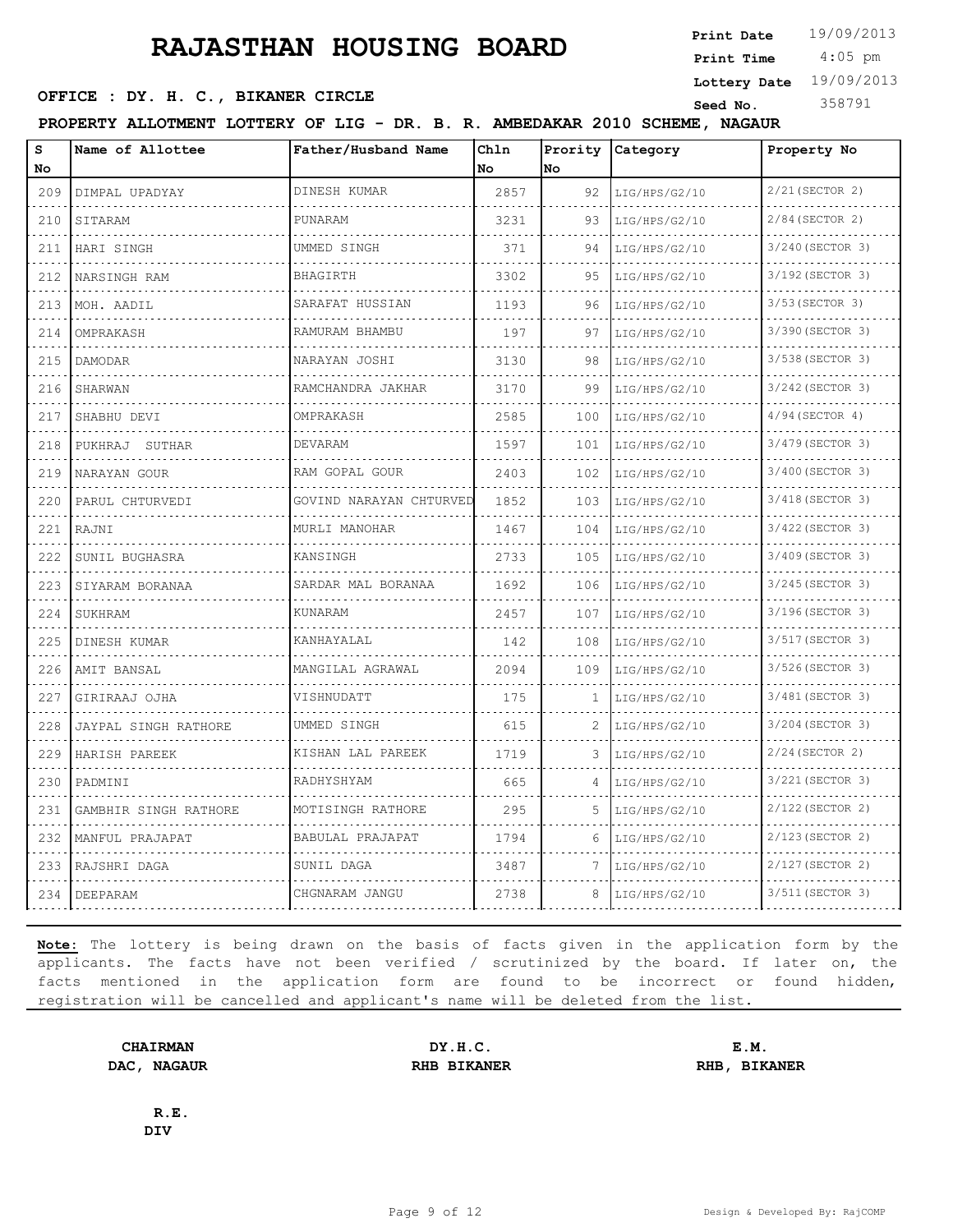4:05 pm **Print Date**  $19/09/2013$ **Print Time**

**Lottery Date** 19/09/2013

#### **SEED OFFICE : DY. H. C., BIKANER CIRCLE Seed No.** 358791

**PROPERTY ALLOTMENT LOTTERY OF LIG - DR. B. R. AMBEDAKAR 2010 SCHEME, NAGAUR**

| s<br>No      | Name of Allottee    | Father/Husband Name | Chln<br>No. | Prority<br>No | Category      | Property No           |
|--------------|---------------------|---------------------|-------------|---------------|---------------|-----------------------|
| 235          | PAPURAM             | <b>BIRMARAM</b>     | 1959        | $\mathbf{1}$  | LIG/ORS/G4/10 | 3/489 (SECTOR 3)      |
| 236          | KIRAN SONGARA       | KANHEYALAL SONGARA  | 2067        | 2             | LIG/ORS/G4/10 | $4/97$ (SECTOR 4)     |
| 237          | GANGA RAM           | KANWARI LAL         | 283         | 1             | LIG/HPS/G4/10 | 2/13 (SECTOR 2)       |
| 238          | NARESH KUMAR        | CHGHNARAM           | 162         | 2             | LIG/HPS/G4/10 | 3/205 (SECTOR 3)      |
| 239          | <b>DURGHADAS</b>    | TULSI DAS           | 1536        | 3             | LIG/HPS/G4/10 | 3/211 (SECTOR 3)      |
| 240          | RAJESH KULDEEP      | CHUNILAL            | 2372        | 4             | LIG/HPS/G4/10 | 3/37 (SECTOR 3)       |
| 241          | MANJU DEVI          | BHAGWANARAM REGAR   | 2648        | 5.            | LIG/HPS/G4/10 | 3/189 (SECTOR 3)      |
| 242          | VIJENDRA            | RAMESHWAR LAL       | 1516        | 6             | LIG/HPS/G4/10 | 2/91 (SECTOR 2)       |
| 243          | HUKHMICHAND         | MUNNARAM KHATIK     | 1757        | 7             | LIG/HPS/G4/10 | 2/107 (SECTOR 2)      |
| 244          | GHANESHARAM         | BHUDHARAM MEGWAAL   | 202         | 8             | LIG/HPS/G4/10 | 4/99(SECTOR 4)        |
| 245          | JAGDISH             | TIKAMCHAND          | 1755        | 9             | LIG/HPS/G4/10 | 2/104 (SECTOR 2)      |
| 246          | PUNAM CHAND TANWAR  | GANGARAM TANWAR     | 2203        | 10            | LIG/HPS/G4/10 | 2/136(SECTOR 2)       |
| 247          | SUBHASH             | NATHURAM BHARUPAL   | 160         | 11            | LIG/HPS/G4/10 | 3/231 (SECTOR 3)      |
| 248          | .<br>TARACHAND      | .<br>PEMARAM KHATIK | 2777        | 12            | LIG/HPS/G4/10 | .<br>3/500 (SECTOR 3) |
| 249          | GOVIND              | BHAGWANARAM         | 791         | 13            | LIG/HPS/G4/10 | 3/212 (SECTOR 3)      |
| 250          | DHARMENDRA          | CHKKARAM            | 310         | 14            | LIG/HPS/G4/10 | 3/523 (SECTOR 3)      |
| 251          | RAJESH              | PAPRAAJ             | 2781        | 15            | LIG/HPS/G4/10 | 2/128 (SECTOR 2)      |
| 252          | DHARMARAM           | MANGHILAL           | 2496        | 16            | LIG/HPS/G4/10 | 3/490 (SECTOR 3)      |
| 253          | SANJEEV KUMAR VERMA | RUDRA RAM VERMA     | 203         | 17            | LIG/HPS/G4/10 | 3/392 (SECTOR 3)      |
| 254          | <b>BALKISHAN</b>    | PARKASH             | 1869        | 18            | LIG/HPS/G4/10 | 2/88 (SECTOR 2)       |
| 255          | RAMESH              | TEJARAM MEGWAAL     | 2118        | 19            | LIG/HPS/G4/10 | 3/243 (SECTOR 3)      |
| 256          | PEMARAM             | RUPARAM             | 2784        | 20            | LIG/HPS/G4/10 | 3/509 (SECTOR 3)      |
| $  -$<br>257 | <b>UMARAM</b>       | RAWAT RAM           | 2481        | 21            | LIG/HPS/G4/10 | 2/105 (SECTOR 2)      |
| 258          | LAXMI               | PRAHLADRAM          | 1158        | 22            | LIG/HPS/G4/10 | 2/119 (SECTOR 2)      |
| 259          | CHIRANJILAL         | MOTILAL NAWAL       | 1689        | 23            | LIG/HPS/G4/10 | 2/93 (SECTOR 2)       |
| 260          | OMPRAKASH GURU      | BHANWARLAL GURU     | 2933        | 24            | LIG/HPS/G4/10 | 3/232 (SECTOR 3)      |

**Note:** The lottery is being drawn on the basis of facts given in the application form by the applicants. The facts have not been verified / scrutinized by the board. If later on, the facts mentioned in the application form are found to be incorrect or found hidden, registration will be cancelled and applicant's name will be deleted from the list.

**CHAIRMAN DY.H.C. E.M. DAC, NAGAUR RHB BIKANER RHB, BIKANER**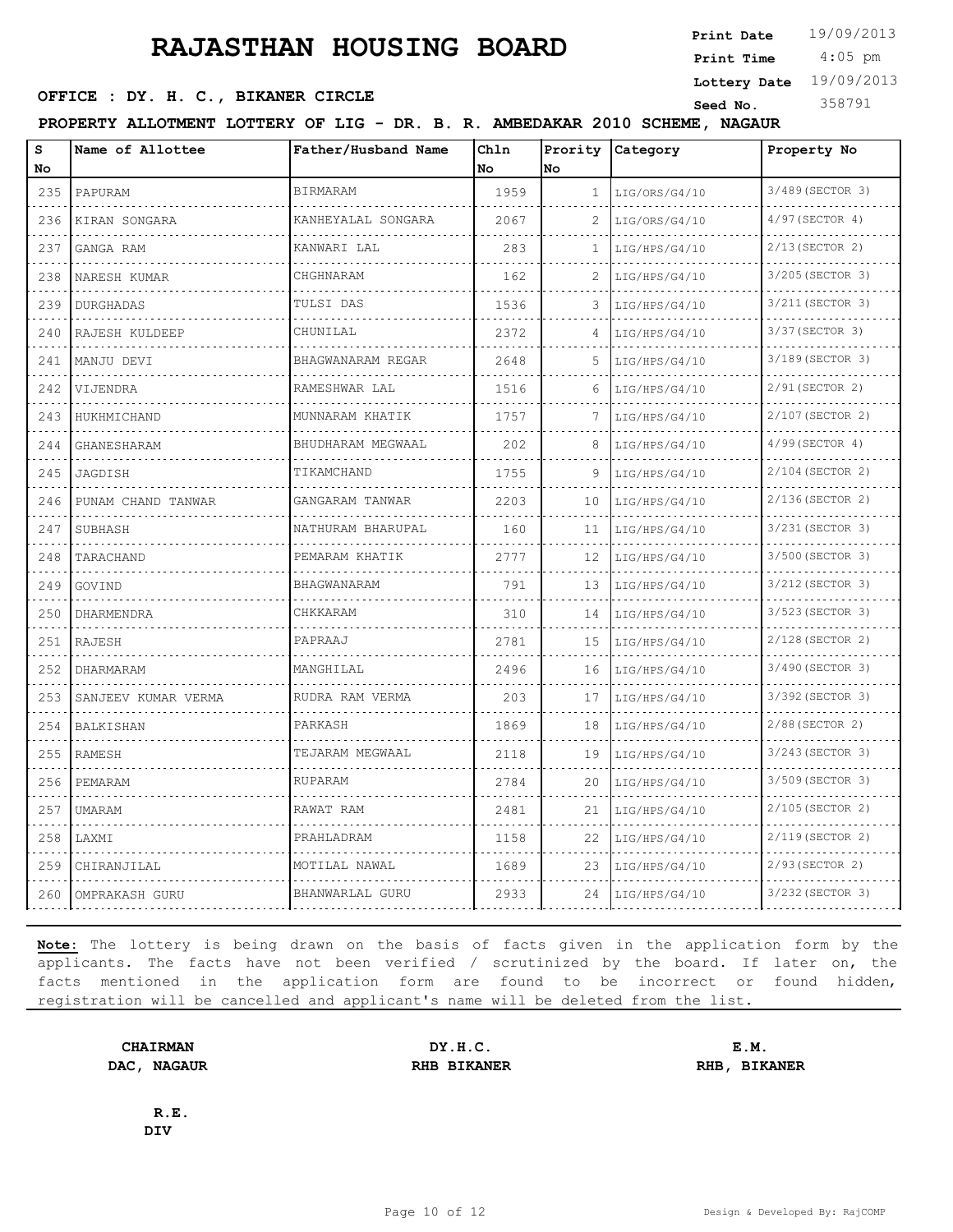4:05 pm **Print Time**

**SEED OFFICE : DY. H. C., BIKANER CIRCLE Seed No.** 358791

**Lottery Date** 19/09/2013

**PROPERTY ALLOTMENT LOTTERY OF LIG - DR. B. R. AMBEDAKAR 2010 SCHEME, NAGAUR**

| S<br>No                               | Name of Allottee      | Father/Husband Name | Ch1n<br>No | Prority<br>No | Category      | Property No           |
|---------------------------------------|-----------------------|---------------------|------------|---------------|---------------|-----------------------|
| 261<br>$\sim$ $\sim$ $\sim$ $\sim$    | MANIRAM MEGWAAL       | LICHMANRAM          | 2491       | 25            | LIG/HPS/G4/10 | 3/228 (SECTOR 3)      |
| 262                                   | SHYAM LAL             | RAMCHANDRA          | 3163       | 26            | LIG/HPS/G4/10 | $2/12$ (SECTOR 2)     |
| 263                                   | PEMARAM               | KISHNARAM           | 1021       | 27            | LIG/HPS/G4/10 | 3/415 (SECTOR 3)      |
| 264                                   | PARVEEN KUMAR         | <b>BIRDICHAND</b>   | 581        | 28            | LIG/HPS/G4/10 | 2/102 (SECTOR 2)      |
| .<br>265                              | RAMCHANDRA            | JAGRAM              | 3491       | 29            | LIG/HPS/G4/10 | 2/129 (SECTOR 2)      |
| 266                                   | LUNI DEVI             | PRAHLADRAM          | 1853       | 30            | LIG/HPS/G4/10 | 2/126(SECTOR 2)       |
| 267                                   | MOHANLAL              | KHETARAM BANSIWAAL  | 2644       | 31            | LIG/HPS/G4/10 | 3/239 (SECTOR 3)<br>. |
| $\omega$ , $\omega$ , $\omega$<br>268 | DILEEP KUMAR TEJASWI  | KANWARI LAL         | 2234       | 32            | LIG/HPS/G4/10 | 2/89 (SECTOR 2)       |
| 269                                   | NIRMLA DEVI           | TEJARAM CHOHAN      | 398        | 33            | LIG/HPS/G4/10 | 2/23(SECTOR 2)        |
| 270                                   | <b>JAGNAATH RAM</b>   | DEVARAM             | 1849       | 34            | LIG/HPS/G4/10 | 3/244 (SECTOR 3)      |
| $\sim$ $\sim$ $\sim$ $\sim$<br>271    | MANJU                 | RAJESH VALMIKI      | 2107       | 35            | LIG/HPS/G4/10 | 3/229 (SECTOR 3)      |
| 272                                   | SUKHDEV MEGWAAL       | RAMURAM MEGWAAL     | 2490       | 36            | LIG/HPS/G4/10 | 2/140 (SECTOR 2)      |
| 273                                   | MUKESH                | GHANSHYAM           | 2779       | 37            | LIG/HPS/G4/10 | 2/143 (SECTOR 2)<br>. |
| .<br>274                              | SUNIL KUMAR DEVRA     | HARISH KUMAR DEVRA  | 3282       | 38            | LIG/HPS/G4/10 | 3/38 (SECTOR 3)       |
| 275                                   | REENA KUMARI          | RAVIKANT            | 2953       | 39            | LIG/HPS/G4/10 | 3/218 (SECTOR 3)      |
| 276                                   | BANTO DEVI            | RAM SINGH MEENA     | 2220       | 1.            | LIG/ORS/G5/10 | 2/94 (SECTOR 2)       |
| .<br>277                              | DHNNARAM              | NANURAM BTESAR      | 2684       | 1             | LIG/HPS/G8/10 | 2/138 (SECTOR 2)      |
| $\cdots$<br>278                       | MULA RAM              | DEENARAM            | 3349       | 2             | LIG/HPS/G8/10 | 3/410 (SECTOR 3)      |
| 279                                   | SUKHARAM              | HEERARAM            | 3018       | 3             | LIG/HPS/G8/10 | 3/482 (SECTOR 3)      |
| 280                                   | RAMKUMAR              | BHAGIRTH RAM        | 1623       | 4             | LIG/HPS/G8/10 | 3/534 (SECTOR 3)      |
| 281                                   | BHANWAR LAL           | BIRMARAM MANDA      | 2259       | .5            | LIG/HPS/G8/10 | 3/474 (SECTOR 3)      |
| 282                                   | DEELIP SINGH          | SAWANT SINGH        | 3383       | 6             | LIG/HPS/G8/10 | 3/498 (SECTOR 3)      |
| 283                                   | NENURAM KHOJA         | MOTI RAM KHOJA      | 1882       | 7             | LIG/HPS/G8/10 | 3/34 (SECTOR 3)       |
| 284                                   | DHNNARAM              | PEMARAM             | 3002       | 8             | LIG/HPS/G8/10 | 2/87(SECTOR 2)        |
| 285                                   | <b>JANKAAR KANWAR</b> | NAGSINGH            | 1748       | 9             | LIG/HPS/G8/10 | 3/383 (SECTOR 3)      |
| 286                                   | RAMAVATAR             | NAND LAL VYAS       | 591        | $\mathbf{1}$  | LIG/HPS/G9/10 | 3/529 (SECTOR 3)      |

**Note:** The lottery is being drawn on the basis of facts given in the application form by the applicants. The facts have not been verified / scrutinized by the board. If later on, the facts mentioned in the application form are found to be incorrect or found hidden, registration will be cancelled and applicant's name will be deleted from the list.

**CHAIRMAN DY.H.C. E.M. DAC, NAGAUR RHB BIKANER RHB, BIKANER**